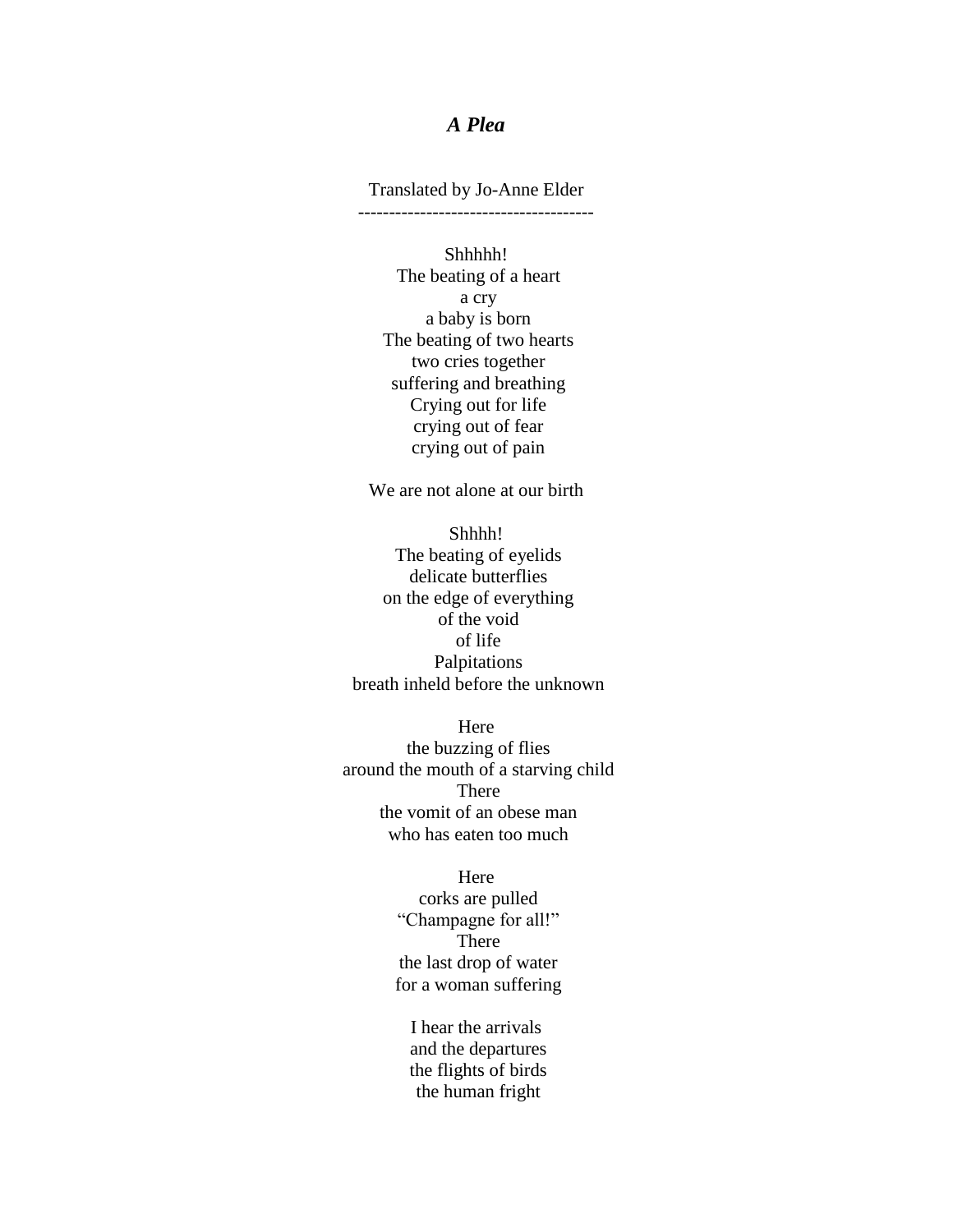Shh! There is a fluttering of wings Snip! Scissors to maim them Crack! A slap on the cheek Whack! A spank to break the child's will

> Gun shots scatter the crowd

> > Shh!

A fall The bird falls into the void Nuclear waves are propelled through the air Tension rises everything sets the nerves on edge The child calls out no answer The parents' nerves give out they bicker

> The war begins a world war in a home Who will send off the first missile?

I can hear crying someone is sad Someone is angry Clack! A slap for the rebellious child Clack! A lover slams the door Clack! The neighbour is sick of it Bang! He hits a car Wham! They have come to blows feet flying fists flying

For blows struck with a hammer years in the slammer

Later an entire country will take up arms